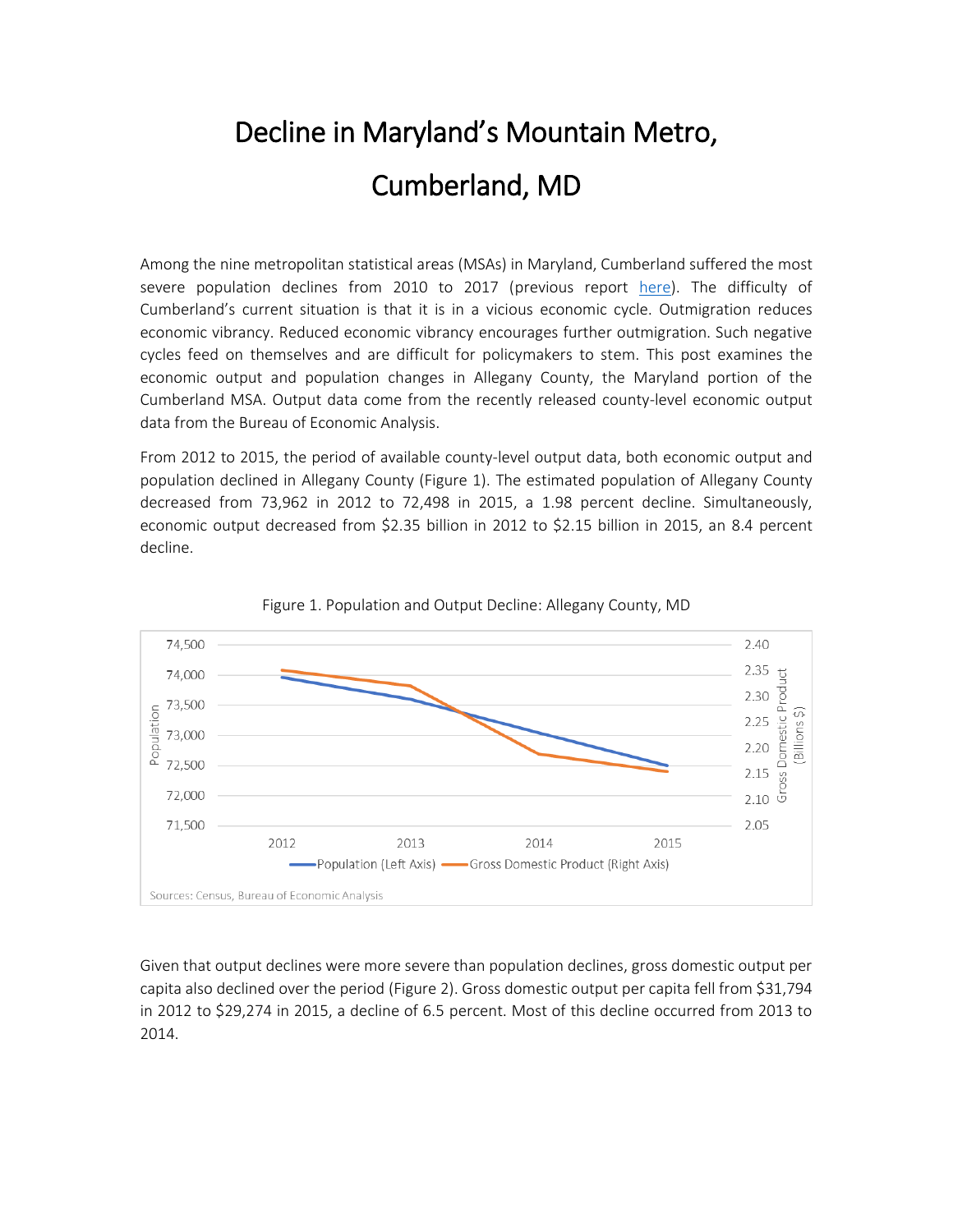



While output declined faster than the population from 2012 to 2015, population declines were steadier (Figure 3). Population declines varied minimally from year to year, ranging from 0.5% to 0.8%. Output declines, in contrast, varied notably. Output declined 1.3% from 2012 to 2013 and 1.5% from 2014 to 2015. From 2013 to 2014, however, output declined 5.7%, roughly four times greater than the other two year-over-year declines.





Decreased output was primarily driven by steady year-over-year output declines in servicesproviding industries (Table 1). In level terms, output in the services-producing industries in Allegany County decreased steadily from \$1.53 billion in 2012 to \$1.46 billion in 2015, a decline of 4.8 percent. Meanwhile, output of goods-producing industries increased over the same period from \$0.33 billion to \$0.35 billion. Output in government and government enterprises increased modestly from 2012 to 2013 before remaining flat through 2015. Although output increased in